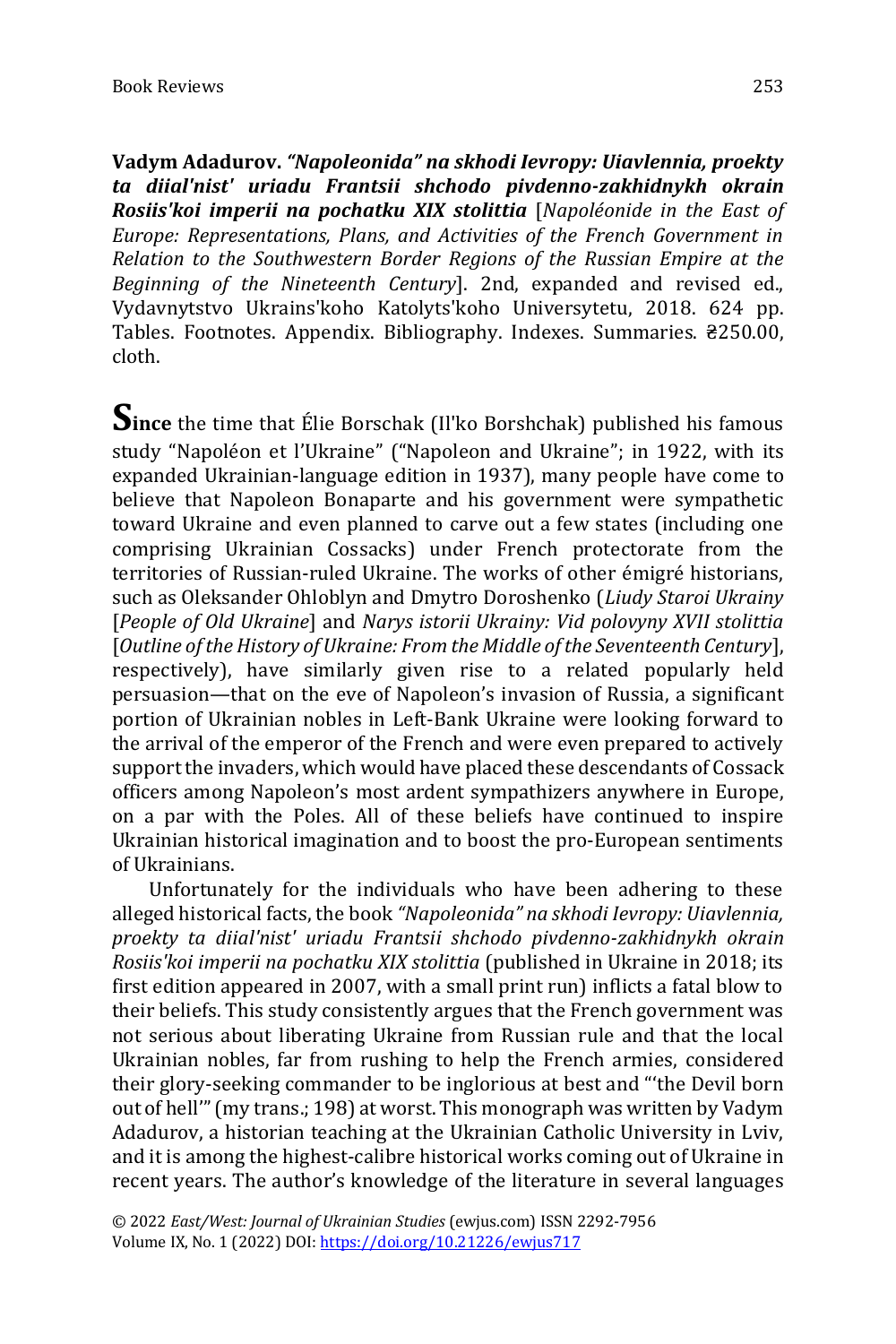(that is, French, Russian, English, German, and Polish) is immense, and his mastery of the archival research is even more extraordinary. The book's list of primary sources includes countless documents from a number of archives and libraries—mostly French, but also Austrian, Polish, and Ukrainian. The bulk of the primary documents are from the Diplomatic Archives of the Ministry for Europe and Foreign Affairs (Ministère de l'Europe et des Affaires étrangères). Among them are memoranda and policy proposals submitted to France's foreign minister as well as direct correspondence between diplomats and Napoleon himself. The sources consulted by the author all refer to the territory of what is present-day Ukraine and its strategic importance in any fresh rounds of French-Russian hostilities; such hostilities seemed likely to resume soon after the Treaty of Tilsit's settlement of the first military encounter between France and Russia in 1806–07.

Adadurov's stated goal is to reconstruct how the French government imagined "the objects of its foreign-policy activities" (my trans.; 68), and he focuses primarily on the territory of Russian-ruled Ukraine in the period approximately between 1803 and 1812. By employing a set of interdisciplinary methodologies—ranging from traditional source criticism to the psychology of perception and imagining and historical anthropology— Adadurov accomplishes a monumental task consisting of three elements: first, the reconstruction of the image of Ukraine and its diverse population as perceived by the highest French officials, including Napoleon himself; second, the thorough study of the plans and policy proposals dealing with parts of what is present-day Ukraine as drafted by French diplomatic and intelligence officers and their (primarily Polish) allies; and third, the determination of Ukraine's place in the activities of French intelligence agents and military figures in the wake of Napoleon's invasion of imperial Russia in 1812. This is also how the book is structured: part 1 (63–246) deals with "[r]epresentations," or "[i]maginings," (*uiavlennia*); part 2 (247–379), with "[p]lans"; and part 3 (381–517), with "[a]ctivities" (my trans.; 63, 247, 381).

As it turns out, French government officials generally viewed Ukraine's geography, history, and demography through the prism of Polish, German, and Russian sources (often official descriptions and scholarly statistics), with the rare addition of eyewitness reports compiled by French diplomats and spies residing or travelling in Russia. The territory of present-day Ukraine appeared split into different historical and geographical regions. Among them were Volhynia, Podilia, and "'Polish Ukraine'" (on the right bank of the Dnipro River); "'Russian Ukraine,'" or the former Cossack Hetmanate (on the river's left bank); the northern Black Sea region; and the "'Cossack land'" in the steppe north of the Sea of Azov (my trans.; 82). Characteristically, the French imagined the Right Bank essentially as a Polish territory populated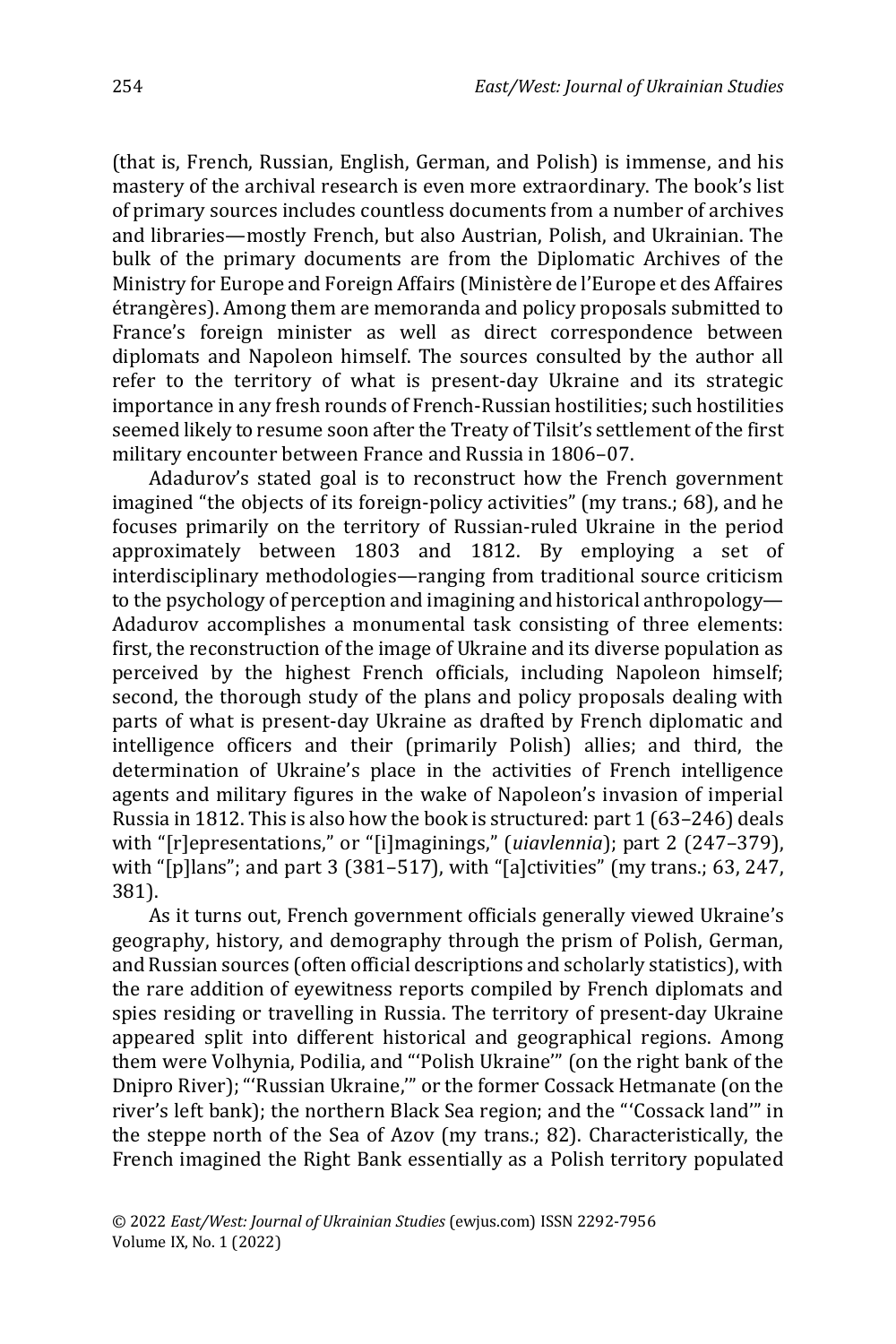by Polish nobles (France's main allies in the region) and by peasants of uncertain ethnicity, who were seen not as Ukrainians but as "'Russians'" speaking a dialect of Polish or a mixture of Polish and Russian. By contrast, the Left Bank was populated by "'Cossacks'" (variants—"'Little Russians,'" or even "'Ukrainians'"), but it is unclear whether they were related to the "'Russians'" of the Right Bank. These differences in classification were based on the French method of defining distinct nations, which was done exclusively via "the historical experience of state-building." Accordingly, the Left Bank, as the territory of the former Cossack state, was populated by the "'Cossack nation'" or its descendants—Little Russians, or Ukrainians—while the previously Polish territories on the right bank of the Dnipro contained only one real nation—the Poles (my trans.; 166–68). Regarding the Cossacks as a distinct social estate in parts of Left-Bank and southern Ukraine, the French government experts saw them as "natural allies" of France; however, the Ukrainian Cossacks, unlike the Polish nobles of the Right Bank, were ultimately deemed incapable of staging an uprising against Russia on their own. As a result, Napoleon and his officials ignored all of the proposals that enthusiastically suggested employing the Cossacks as a military force against Russia (227–28).

Most of these proposals were written by Poles. Adadurov mentions a half-dozen such authors—either émigrés in France or residents of the Duchy of Warsaw, a Polish puppet state created by Napoleon—who between 1806 and 1812 submitted to the French authorities around twenty memoranda and policy proposals containing various plans for the unmaking of Russia. All of these Poles called on Napoleon to restore Poland within its "historical borders"—that is, the ones that had existed prior to the partitions of 1793–95, when the boundary between the Polish-Lithuanian Commonwealth and the Russian Empire extended along the Dnipro River. One Polish author, in particular, stands out from all of the others owing to his geopolitical imagination and prolific output (in 1811 and early 1812, he wrote eleven of the twenty memoranda mentioned above). Michał Sokolnicki (1760–1816) was a major general in the army of the Duchy of Warsaw, and later, an aidede-camp of Napoleon during his 1812 campaign in Russia. In Sokolnicki's memoranda commissioned by the French government, he argued for a breakup of imperial Russia along national lines and a further reorganization of eastern Europe under Napoleon. In order to eliminate the Russian threat from the direction of "'the gate of Europe,'" a number of peoples conquered by the "'northern barbarians'" (Russians) would have to join Napoleon's "'Great Empire.'" These conquered peoples (among them—Latvians, Estonians, Ukrainian Cossacks, and Crimean Tatars) would then gratefully accept the freedom brought to them by Napoleon (my trans.; 27). In one 1812 memorandum, Sokolnicki set forth an especially bold geopolitical project, in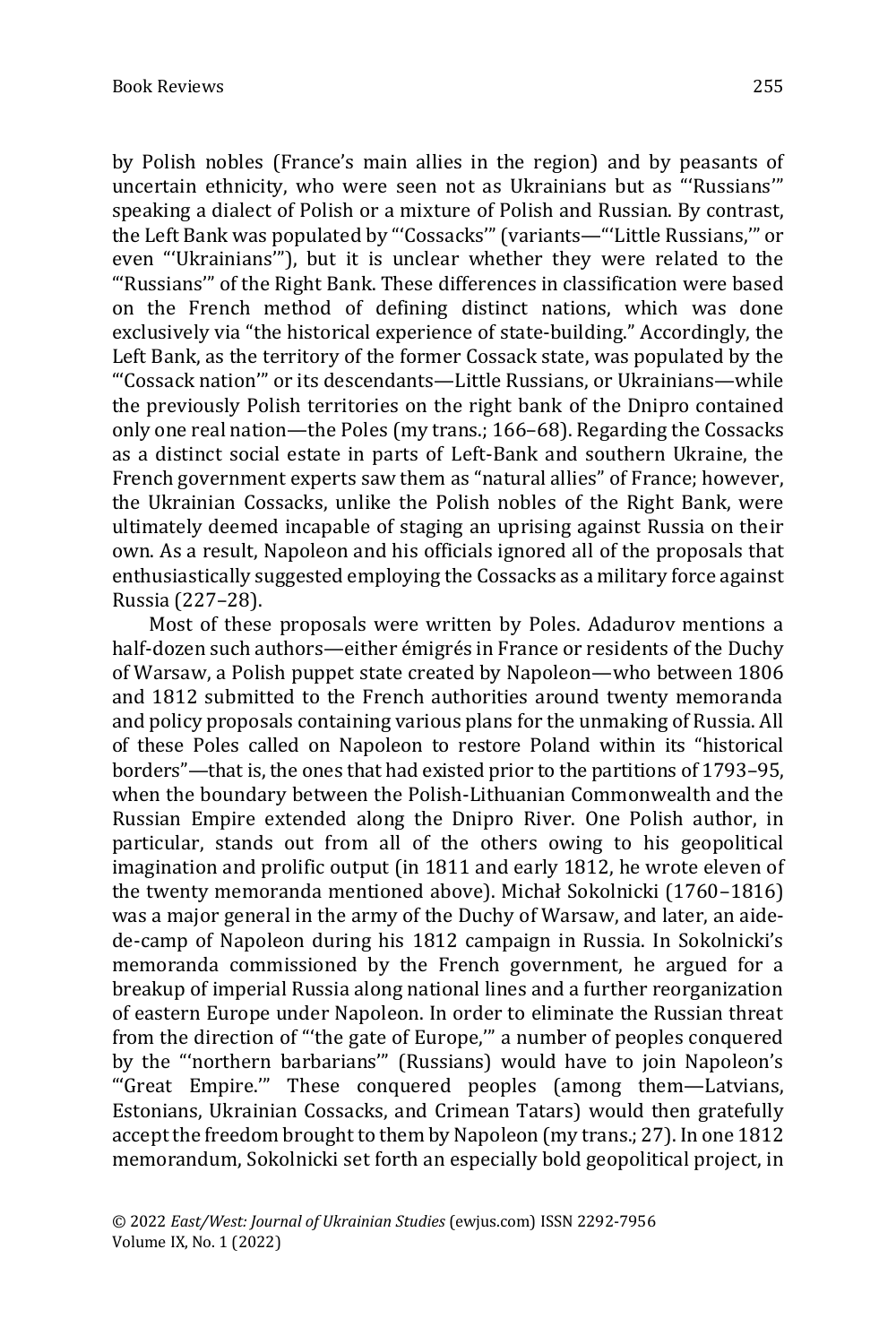which he was also the first to suggest the idea of Ukrainian independence in the form of an enigmatic duchy called "Napoléonide."

Alas, the Napoléonide of Adadurov's book title falls within the company of other stillborn or merely fictitious countries, such as Utopia, Herzoslovakia, and El Dorado—entities that were once imagined but never came to appear on political maps. Underlying the invention of some of these places were obviously satirical motives (we see this, for instance, in the case of Robert Musil's Kakania [*Kakanien*] and, especially, Charlie Chaplin's Bacteria, with its "great dictator" aptly named Benzino Napaloni). Napoléonide, by contrast, was not the product of a satirist but the idea of a political strategist, and as such, it is a fascinating piece of geopolitical thought. This project envisioned the creation of a set of "'federated duchies'" on the territory between a restored Poland and Muscovy, effectively forming a belt of military buffer states separating Europe's "'civilization'" from Asia's "'barbarism.'" Not surprisingly, these duchies would have to be placed under a Polish protectorate, but their governments were to be appointed by the French emperor. Among a half-dozen proposed duchies we see Chernihiv and Poltava. And there was the common state of former enemies the Ukrainian Cossacks and the Crimean Tatars—that is, "'Napoléonide,'" which was to include the historical Crimea and parts of Ukraine's Left Bank between the city of Katerynoslav and the Sea of Azov. It was expected that once these communities were freed by Napoleon from "'the Muscovite yoke,'" they would gradually become civilized and join the European family of nations (my trans.; 215, 303). As Adadurov remarks, the most striking feature of the Napoléonide project was not its obvious Orientalist stereotypes but the fact that "the sole voice of this Polish [political] leader reminded [Europeans] about the importance of the Ukrainian Cossack state for the interests of Europe" (my trans.; 304).

Ironically, as the historian determines, the fact that one of the first concepts of an independent Ukraine rolled off the pen of a Polish noble was reason enough for Borshchak (an amateur historian who was famous for his anti-Polish views) to ascribe authorship of the concept to a *French* official, thereby erasing its Polish origins (40). In actuality, the French had nothing to do with the projected state slated to be named after Napoleon—it was entirely Sokolnicki's idea, and it was not authorized by any high-ranking French official. It seems that the Pole's audacious proposal fell on deaf ears. Adadurov convincingly shows that the French ultimately were not interested in creating a separate Ukrainian state—be it the Duchy of Chernihiv or Napoléonide, a utopian state comprising Cossacks and Tatars. And thus, Napoléonide had no real chance to materialize on the maps. Furthermore, contrary to the fervent desires of Napoleon's Polish allies, the emperor of the French was reluctant to restore Poland within its pre-Partition borders,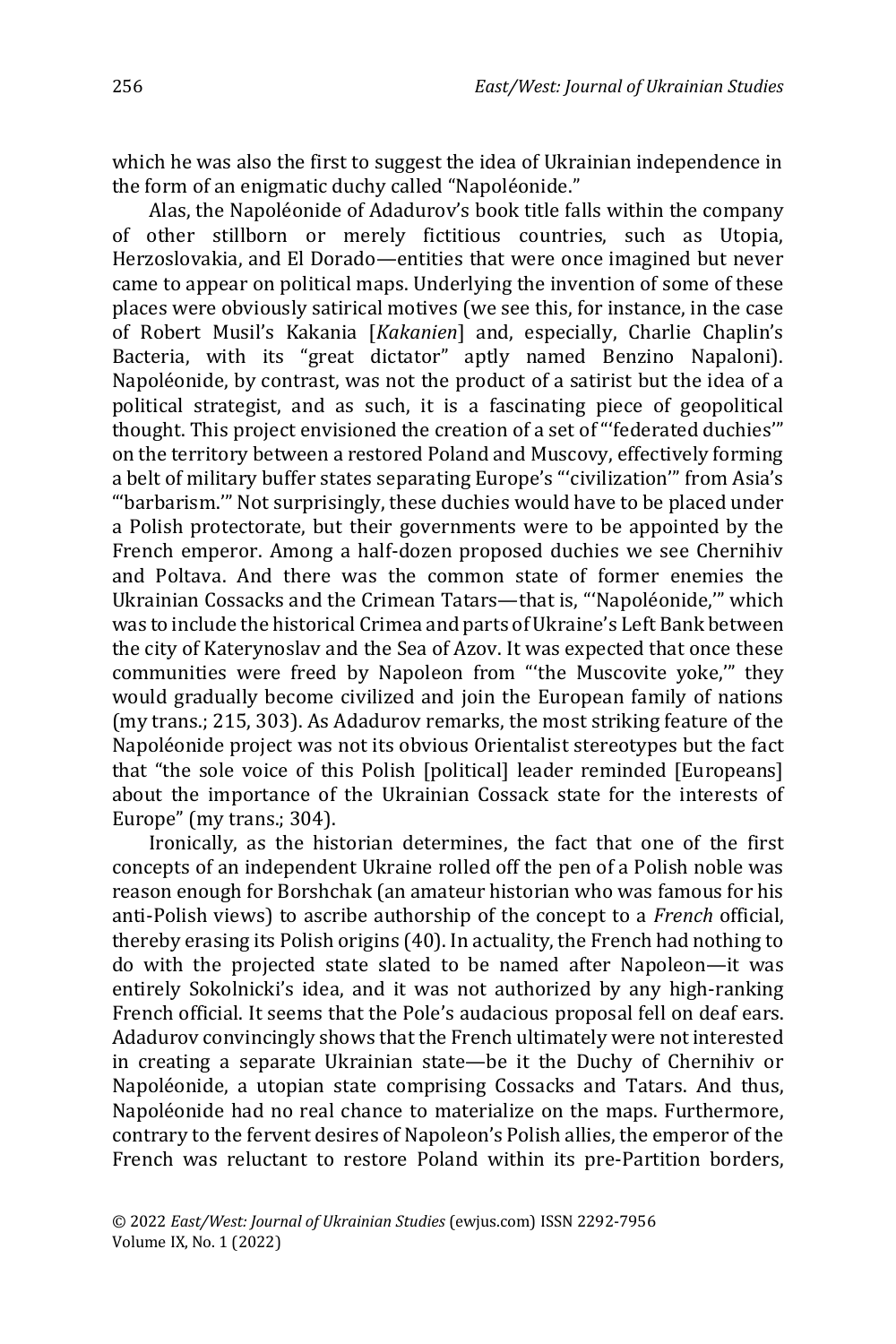toying instead with the notion of setting up a few "duchies" (my trans.; 337n117), or kingdoms, in Right-Bank Ukraine and restoring historical Lithuania as dependent on Paris and not reunited with other Polish lands under Warsaw (337–40). The emperor was even prepared to hand Volhynia over to the Habsburgs in exchange for Austrian help with the Russian campaign or, potentially, to simply leave the province within Russia as a concession to Czar Alexander I. The only consistent principle underlying Napoleon's foreign policy was, as the old adage states, *divide et impera*. We also learn that even in retreat, Napoleon did not really plan to go to, or through, Ukraine. One of the reasons for this was the complete failure on the part of French intelligence to set up a network of reliable agents in the region (464) and to incite an anti-Russian insurgency anywhere in Ukraine.

While Adadurov's book is impeccably researched and well written, there are a few small criticisms that can be made about the author's approach. The psychological theory that Adadurov chooses for his discussion of French representations of Ukraine and imperial Russia is at times too elaborate for conveying the fairly obvious idea that much of what we see, or choose to notice, especially while travelling abroad or imagining a foreign country, is only a distorted version of reality and not reality per se. In spite of the exaggeration of this theory, the author's observations about a "misrepresentation" of reality allow him to advance a wider argument that is crucial for the book. The French took much of what they "saw" (rather chose to see) as the whole truth. In actuality, they consistently underestimated the strength of the Russian forces and overestimated both the popular discontent against Russian autocracy and the readiness of Polish nobles on the right bank of the Dnipro and Ukrainian peasants and "Cossacks" across Ukraine to rebel against Russian "tyranny." By clinging to these distorted views, the French, including Napoleon himself, merely revealed their deep-seated condescending attitudes—as "'civilized'" Europeans toward "barbaric" Russia (322; my trans.; 526). Such gross miscalculations, the author seems to contend, ultimately led to the dramatic defeat of Napoleon in 1812—which occurred not only owing to meteorological resistance from the Russian Winter (famously known as General Frost) but also at the hands of very real soldiers, local partisans, and militiamen who clearly did not appreciate the kind of liberation from tyranny that the French claimed to have brought them.

One could also potentially criticize the book for its inclusion of numerous names that are of little consequence in Eastern European history, regardless of how significant these figures might be in the eyes of French diplomatic or military historians. Most readers will have difficulty differentiating the most important personalities in the story from the marginal ones. Furthermore, there are far too many quotations, which add little to the author's argument